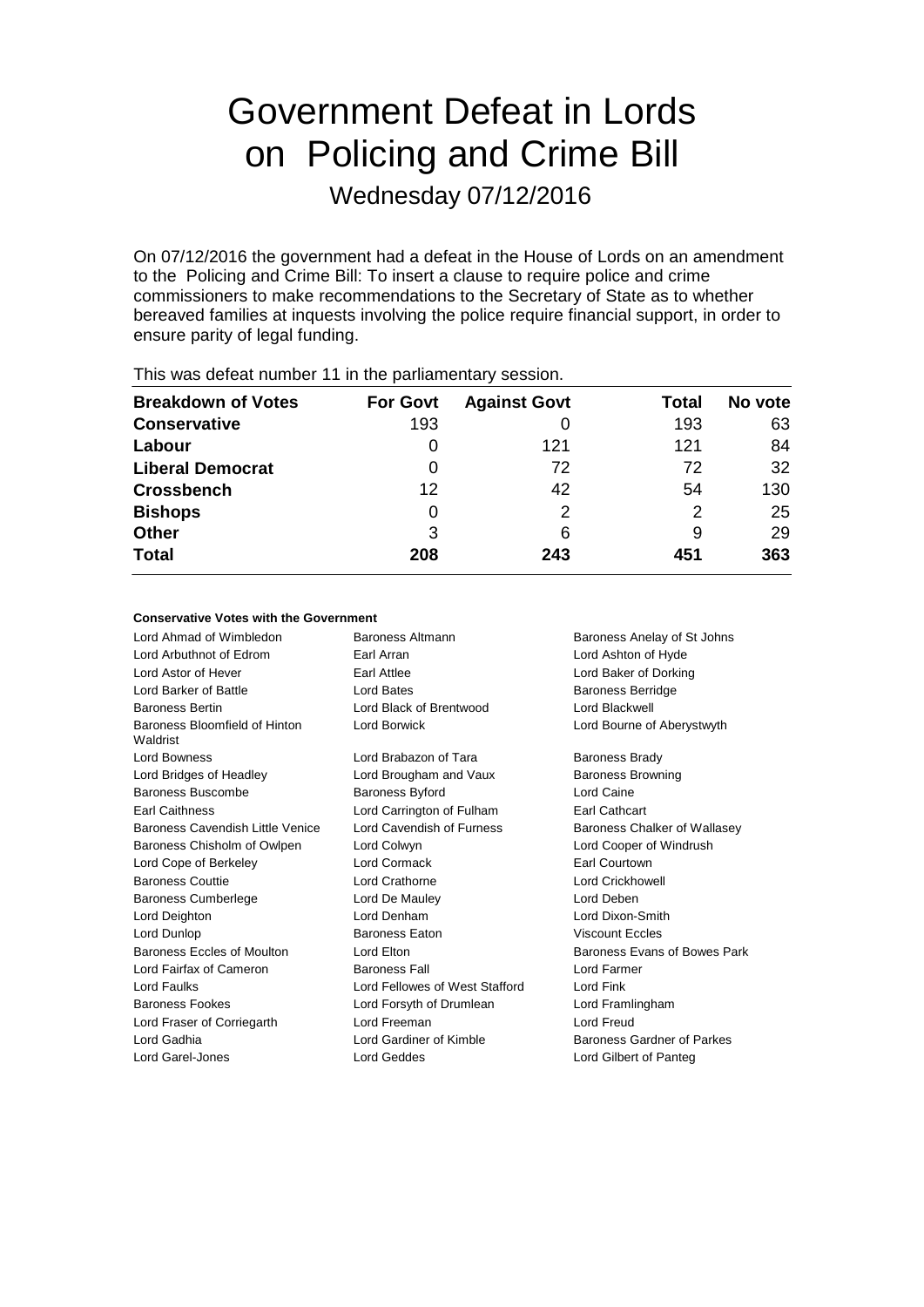Lord Willetts Baroness Williams of Trafford Lord Young of Cookham Viscount Younger of Leckie

Lord Gold **Baroness Goldie Communist Construction** Baroness Goldie **Lord Goodlad** Viscount Goschen Lord Green of Hurstpierpoint Viscount Hailsham Lord Hamilton of Epsom Baroness Harding of Winscombe Lord Hayward Lord Henley Lord Higgins Lord Hill of Oareford Baroness Hodgson of Abinger Lord Hodgson of Astley Abbotts Lord Holmes of Richmond Earl Home **Baroness Hooper Containers** Lord Horam Lord Howard of Rising **Lord Howard of Lympne** Earl Howe Lord Howell of Guildford Lord Hunt of Wirral Lord Inglewood Lord James of Blackheath Baroness Jenkin of Kennington Lord Jopling Lord King of Bridgwater Lord Kirkham Lord Lamont of Lerwick Lord Lang of Monkton **Lord Leigh of Hurley** Lord Lexden Earl Lindsay **Lord Lingfield** Earl Liverpool Lord Lingfield Earl Liverpool Marquess of Lothian **Lord Lucas** Lord Lucas Lord Lupton Lord MacLaurin of Knebworth Lord Magan of Castletown Lord Mancroft Baroness Manzoor Lord Marland Lord Marlesford Lord McColl of Dulwich Lord McInnes of Kilwinning Baroness McIntosh of Pickering Baroness Mobarik **Baroness Mone** Baroness Mone **Duke of Montrose** Baroness Morris of Bolton Lord Moynihan Lord Naseby Lord Nash Baroness Neville-Jones Baroness Neville-Rolfe Baroness Newlove Baroness Nicholson of Winterbourne Baroness Noakes Lord Northbrook Lord Norton of Louth Lord O'Shaughnessy Baroness O'Cathain **Example 2** Lord Patten **Baroness Pidding Baroness Pidding** Lord Polak Lord Popat Lord Porter of Spalding Lord Prior of Brampton **Baroness Rawlings** Baroness Redfern Lord Ribeiro Viscount Ridley Lord Risby Lord Robathan Baroness Rock Lord Rose of Monewden Baroness Scott of Bybrook Baroness Seccombe Earl Selborne Lord Selkirk of Douglas **Lord Selsdon** Baroness Shackleton of Belgravia Baroness Sharples Baroness Shephard of Northwold Lord Sherbourne of Didsbury Lord Shinkwin Lord Skelmersdale Lord Smith of Hindhead Lord Spicer **Baroness Stedman-Scott** Baroness Stowell of Beeston Lord Strathclyde Baroness Stroud Baroness Sugg Lord Suri Lord Swinfen Lord Taylor of Holbeach Lord Tebbit Viscount Trenchard Lord Trimble Lord True Lord Tugendhat Viscount Ullswater Baroness Vere of Norbiton Baroness Verma Cord Vinson Lord Wakeham **Lord Waldegrave of North Hill** Baroness Warsi Lord Wasserman **Lord Wei** Duke of Wellington Baroness Wheatcroft Lord Whitby Baroness Wilcox

#### **Conservative Votes against the Government**

#### **Labour Votes with the Government**

#### **Labour Votes against the Government**

Lord Anderson of Swansea **Baroness Armstrong of Hill Top** Lord Bach Baroness Bakewell **Lord Bassam of Brighton** Lord Blunkett Lord Boateng Lord Brennan Lord Brooke of Alverthorpe Lord Brookman Lord Campbell-Savours Lord Cashman Baroness Chakrabarti Viscount Chandos Lord Clark of Windermere Lord Clarke of Hampstead Lord Clinton-Davis Baroness Cohen of Pimlico Baroness Crawley Lord Cunningham of Felling Lord Davies of Stamford Lord Davies of Oldham Baroness Dean of Thornton-le-Fylde Lord Desai Baroness Donaghy **Baroness Drake** Lord Elder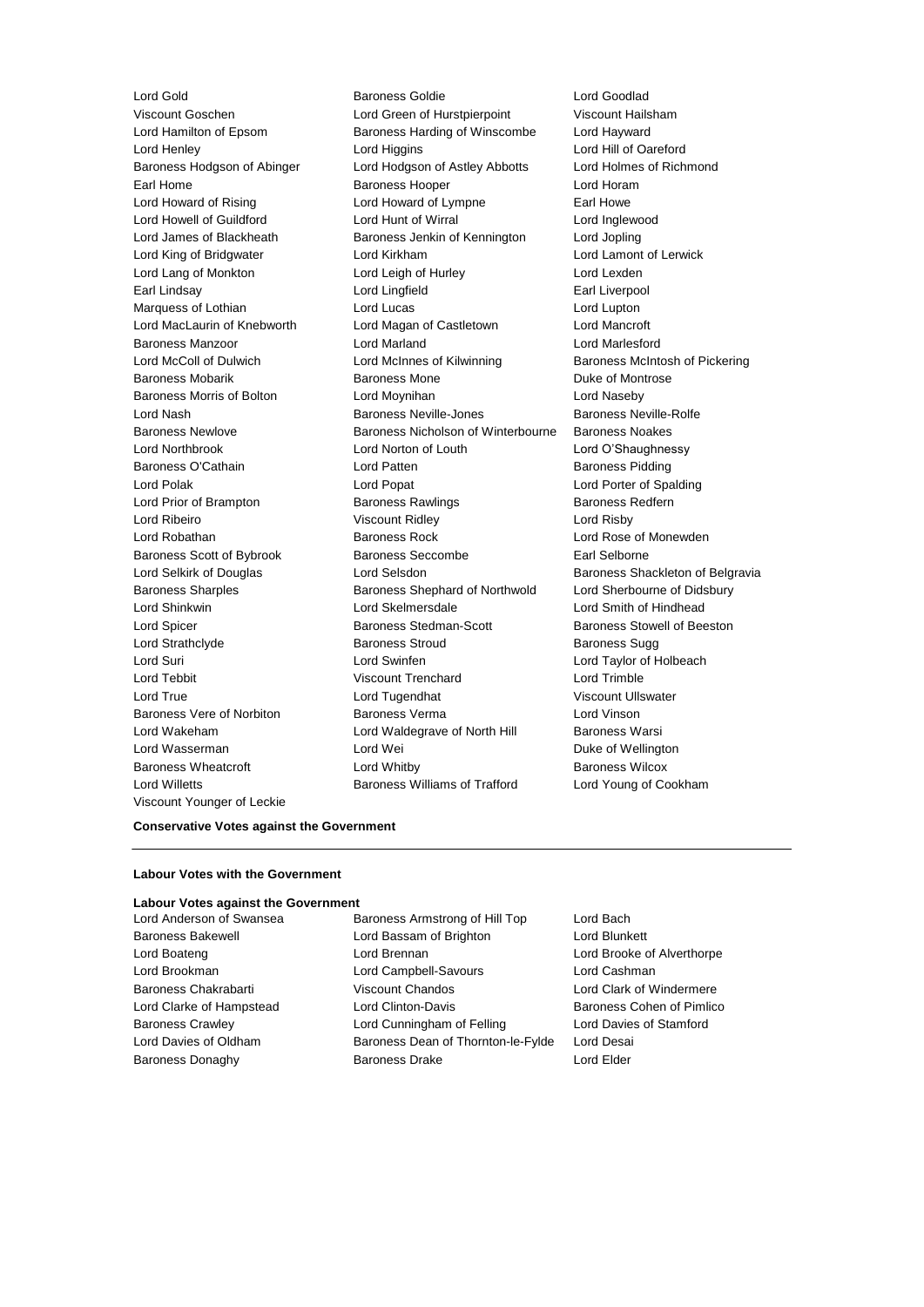Baroness Golding Lord Gordon of Strathblane Baroness Gould of Potternewton Lord Grantchester Lord Grocott Lord Hain Viscount Hanworth Lord Harris of Haringey Lord Harrison Lord Haskel **Baroness Healy of Primrose Hill** Baroness Henig Baroness Hilton of Eggardon Lord Hollick Baroness Hollis of Heigham Lord Howarth of Newport **Baroness Howells of St Davids** Lord Hughes of Woodside Lord Hunt of Kings Heath **Lord Hunt of Chesterton** Lord Irvine of Lairg Baroness Jay of Paddington Baroness Jones of Whitchurch Lord Jones Lord Jordan Lord Judd Baroness Kennedy of The Shaws Lord Kennedy of Southwark Baroness Kennedy of Cradley Lord Kinnock Baroness Kinnock of Holyhead Lord Kirkhill Lord Lord Lea of Crondall Lord Liddle Baroness Lister of Burtersett Lord Lympne Lord Macdonald of Tradeston Baroness Mallalieu Lord Mandelson Baroness Massey of Darwen Lord Maxton Lord McConnell of Glenscorrodale Baroness McDonagh Baroness McIntosh of Hudnall Lord McKenzie of Luton Lord Mendelsohn **Lord Monks Communist Communist Ely Baroness Morgan of Ely** Lord Morris of Aberavon Lord Morris of Handsworth Lord Murphy of Torfaen Baroness Nye Lord O'Neill of Clackmannan Lord Pendry Baroness Pitkeathley Lord Ponsonby of Shulbrede Lord Prescott Baroness Prosser **Baroness Quin** Baroness Quin Baroness Ramsay of Cartvale Baroness Rebuck Lord Reid of Cardowan Lord Rooker Lord Rosser **Lord Rowlands Baroness Royall of Blaisdon** Lord Sawyer **Baroness Sherlock** Viscount Simon Lord Smith of Leigh Lord Snape Lord Stevenson of Balmacara Lord Stone of Blackheath Baroness Symons of Vernham Dean Baroness Taylor of Bolton Lord Temple-Morris Lord Tomlinson Lord Touhig Lord Tunnicliffe **Lord Turnberg Lord Baroness Warwick of Undercliffe** Lord Watson of Invergowrie Lord Watts Lord West of Spithead Baroness Wheeler Baroness Whitaker Lord Whitty Lord Williams of Elvel Lord Wood of Anfield Lord Woolmer of Leeds Baroness Young of Old Scone

Baroness Farrington of Ribbleton Lord Foster of Bishop Auckland Baroness Gale

#### **Liberal Democrat Votes with the Government**

## **Liberal Democrat Votes against the Government**

| Lord Addington                     | Lord Alderdice                 | Baroness Bakewell of Hardington<br>Mandeville |
|------------------------------------|--------------------------------|-----------------------------------------------|
| <b>Baroness Barker</b>             | Lord Beith                     | Baroness Benjamin                             |
| Baroness Bonham-Carter of Yarnbury | Baroness Bowles of Berkhamsted | <b>Baroness Brinton</b>                       |
| <b>Baroness Burt of Solihull</b>   | Lord Campbell of Pittenweem    | Lord Carlile of Berriew                       |
| Lord Chidgey                       | Lord Clement-Jones             | <b>Lord Cotter</b>                            |
| Lord Dholakia                      | <b>Baroness Doocey</b>         | Baroness Falkner of Margravine                |
| <b>Baroness Featherstone</b>       | Lord Foster of Bath            | Baroness Garden of Frognal                    |
| Earl Glasgow                       | Lord Goddard of Stockport      | <b>Baroness Hamwee</b>                        |
| Baroness Harris of Richmond        | <b>Baroness Humphreys</b>      | Lord Hussain                                  |
| <b>Baroness Hussein-Ece</b>        | Baroness Janke                 | <b>Baroness Jolly</b>                         |
| Lord Jones of Cheltenham           | Baroness Kramer                | Lord Lester of Herne Hill                     |
| Lord Loomba                        | <b>Baroness Ludford</b>        | Lord Macdonald of River Glaven                |
| <b>Baroness Maddock</b>            | Lord McNally                   | Baroness Miller of Chilthorne Domer           |
| Lord Newby                         | <b>Baroness Northover</b>      | Lord Oates                                    |
| Lord Paddick                       | Lord Palmer of Childs Hill     | <b>Baroness Parminter</b>                     |
| <b>Baroness Pinnock</b>            | Lord Purvis of Tweed           | Baroness Randerson                            |
| Lord Redesdale                     | Lord Rennard                   | Lord Roberts of Llandudno                     |
| Baroness Scott of Needham Market   | Lord Sharkey                   | Baroness Sheehan                              |
| Lord Shipley                       | Lord Shutt of Greetland        | Lord Smith of Clifton                         |